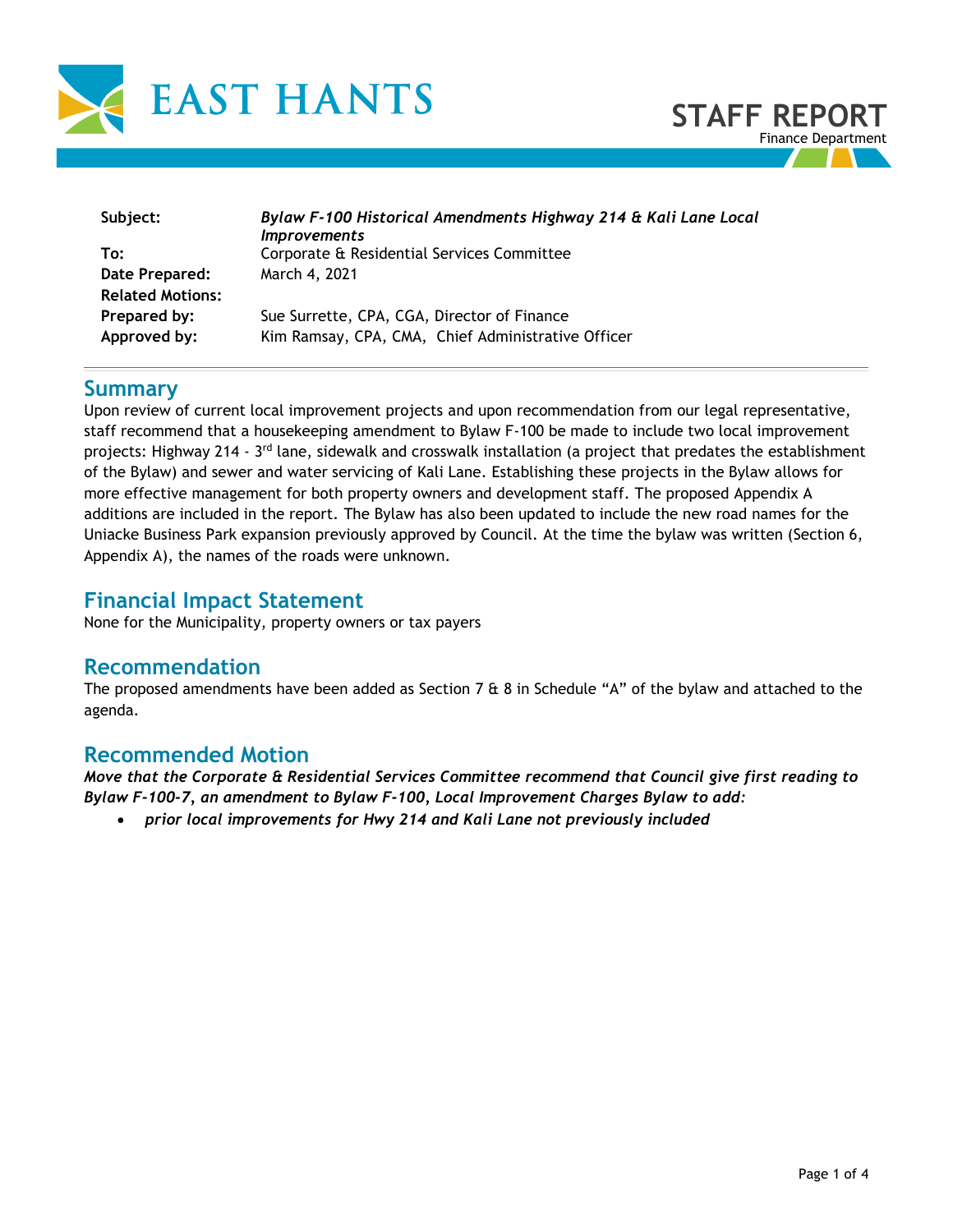# **Background**

### HWY 214 Road Widening, Sidewalk, Crosswalk

In the 1990's there was a project to widen the road and add a turning lane on Hwy 214 by McDonald's – this was part of the McDonald's and Irving development agreements and included crosswalk and sidewalk installation as part of the project. At the time there were three other properties that were to be charged a fee should they eventually develop as commercial properties. These three properties still have a charge pending as they have not yet been developed commercially; PID 45084969 for 3337637 Nova Scotia Limited, PID 45084936 for Doreen Marie Beaver and PID 45084993 Transportation and Infrastructure Renewal (TIR) – although they had partially paid the lien in 2014.

The sidewalk was to be paid for in equal parts by the four properties which were designated future commercial development by the Municipality: PID 45084993 Transportation and Infrastructure Renewal (TIR), PID 45084985 McDonalds, PID 45084969 3337637 Nova Scotia Limited (formerly Ellis), and PID 45084936 Doreen Marie Beaver.

The crosswalk was to be paid for in equal parts by the four properties which are designated future commercial development by the Municipality. PID# 45084993 TIR, PID 45084985 McDonalds, PID 45084969 3337637 Nova Scotia Limited (formerly Ellis), and PID# 45084936 Doreen Marie Beaver.

The third lane was to be paid for based on the frontage of the Irving Oil property and the four properties which are designated future commercial development by the Municipality: PID 45084993 TIR, PID 45084985 (McDonalds), PID 45084969 3337637 Nova Scotia Limited (formerly Ellis), PID 45084936 Doreen Marie Beaver. The Irving Oil Limited property (PID 45285632) accounted for 50.2% of the frontage however their liability was capped at \$35,000 for this project.

The contribution requirements of all five properties are as below:

| Irving     | PID 45285632 | $$35,000$ (Paid)                               |
|------------|--------------|------------------------------------------------|
| MacDonalds | PID 45084985 | $$25,252$ (Paid)                               |
| <b>TIR</b> | PID 45084993 | \$ 26,089 (Partially paid, \$10,957 remaining) |
| Ellis      | PID 45084969 | \$28,541 (Not paid, recently sold)             |
| Beaver     | PID 45084936 | \$ 30,729 (Not paid or developed)              |
| Total      |              | \$145,611                                      |

### Kali Lane Sewer and Water Infrastructure

In 2007, Council sought approval from the NSUARB to construct a service extension for the properties on Kali Lane in Elmsdale. When the old Enfield and Elmsdale systems were amalgamated the properties on Kali Lane were left out of providing both water and sewer services during the regionalization project (1970s & 1980s). In 2007, Council worked through the petition process under the Local Improvement Charges Bylaw to extend sewer and wastewater services to these properties. These properties were all large lots with significant development potential should they be serviced with central services. The Director of Finance of the day worked with the property owners to establish an agreement as to how current owners and future development would contribute to the funding model of the project. The issue was complicated by the NSUARB refusing to allow the Water Utility to pick up any of the costs of the project, as such, the Municipality paid upfront for 70% of the project with the remaining 30% to be recovered by the land owners. See attached letters and signed petition document on the agenda.

The agreement made with the property owners at the time was that each of the residential properties would pay \$8,000 plus the sewer infrastructure fees – this amount could be paid upfront or over 15 years. Corridor Developments, although not in the original petition, also agreed to pay \$8,000 towards the project for its property AAN 03769364. In addition to the \$8,000, the two original bulk land parcels agreed to pay \$35,000 (Nova Trucking Ltd.) and \$40,000 (Elegant Acreage Ltd.). These bulk fees cover the creation of any future single dwelling units on building lots created. Other than these two bulk land parcels, if a property is subdivided, any future lot is subject to a lien of \$11,042 when subdivison is approved, collected as soon as the lot is sold or developed. There is no long term financing for any fees for new lots created. In any situation, future development that includes muli-unit development on a lot within the petitioned land mass will be subject to a fee of \$1,000 when the building permit is issued. There was one property, PID 45208634 that was already serviced through Tyler Street and was removed from the petition. This property, although not subject to the original petition amount, is subject to any future development charges as it is in the petitioned land mass.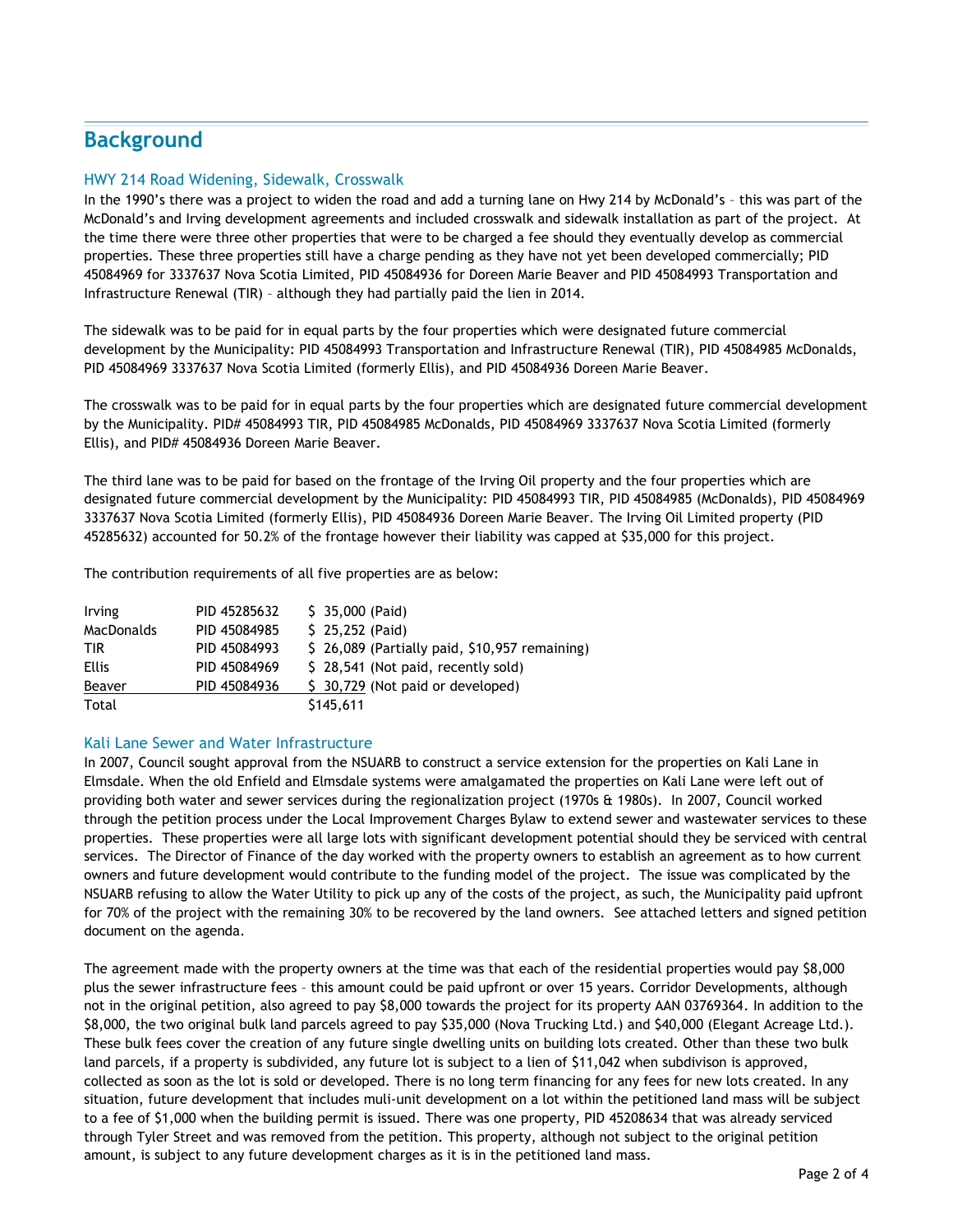Since the project completion, several properties have been developed on Kali Lane and all have been subject to the amounts in the original agreements. All accounts are flagged for future potential liens or anyone who puchases a tax certificate.

#### Uniacke Business Park Expansion 2019/2020

Council approved local improvement charges for subject properties along the new road through the Uniacke Business Park expansion. At the time the bylaw was written (Section 6, Appendix A), the names of the roads were unknown. This version of the bylaw has updated section 6 of Appendix A with the appropriate road names.

## **Discussion**

Upon review of current local improvement projects and recommendation from our legal representative, staff recommend that a housekeeping amendment to Bylaw F-100 be made to include two sewer and water infrastructure local improvements, Highway 214 McDonald's intersection project that predates the establishment of the Bylaw and Kali Lane.

Establishing these in the Bylaw allows for more effective management for both the property owners and development staff.

The proposed amendments have been added as Section 7 and 8 in Schedule "A". The amended bylaw is attached to the agenda for consideration.

#### Amendment to Schedule "A":

#### **7. HIGHWAY 214 ROAD WIDENING, SIDEWALK, CROSSWALK INFRASTRUCTURE 1998/1999**

- (a) The intent of the project was to develop commercial business along Highway 214 in Elmsdale.
- (b) The project included the installation of sidewalks and the widening of Highway 214 in front of the Irving Service Station as well as the installation of a crosswalk beside Brook Court.
- (c) Council approved the work and the funding formula based on the principle that the Municipality would pay the costs upfront and recover the funds when these properties developed in a commercial capacity.
- (d) The sidewalk was to be paid for in equal parts by the four properties which are designated future commercial development by the Municipality: PID 45084993 Transportation and Infrastructure Renewal (TIR), PID 45084985 McDonalds, PID 45084969 3337637 Nova Scotia Limited (formerly Ellis), PID 45084936 Doreen Marie Beaver. There are three properties remaining that have not yet been developed commercially; PID 45084993PID for TIR, 45084969 for 3337637 Nova Scotia Limited, PID 45084936 for Doreen Marie Beaver.
- (e) The crosswalk was to be paid for in equal parts by the four properties which are designated future commercial development by the Municipality. PID# 45084993 TIR, PID 45084985 McDonalds, PID 45084969 3337637 Nova Scotia Limited (formerly Ellis), and PID# 45084936 Doreen Marie Beaver.
- (f) The third lane was to be paid for based on the frontage of the Irving Oil property and the four properties which are designated future commercial development by the Municipality: PID 45084993 TIR, PID 45084985 (McDonalds), PID 45084969 3337637 Nova Scotia Limited (formerly Ellis), PID 45084936 Doreen Marie Beaver. The Irving Oil Limited property (PID 45285632) accounted for 50.2% of the frontage however their liability was capped at \$35,000 for this project.
- (g) The lien is due and payable when a development permit is issued.